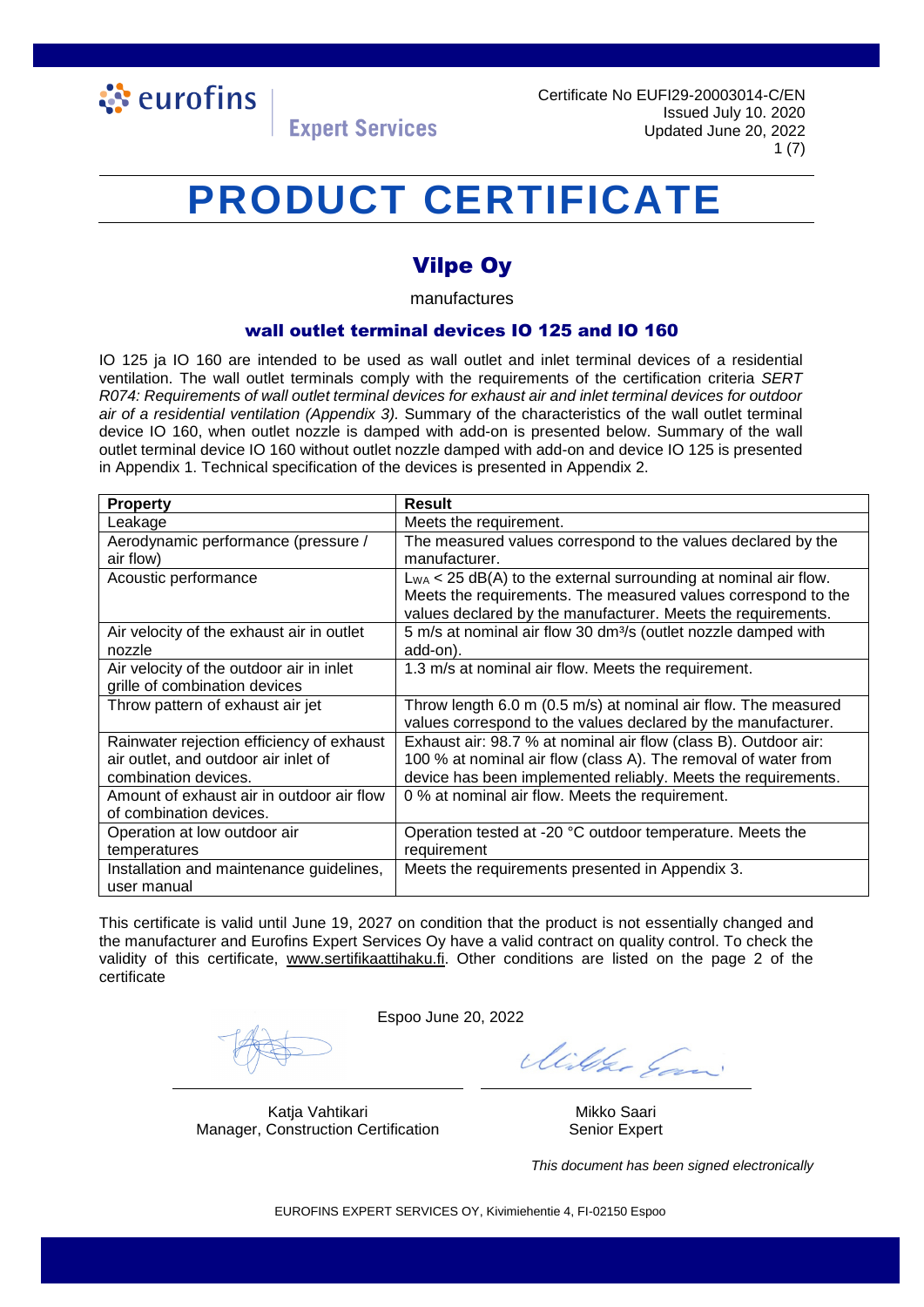

Certificate No EUFI29-20003014-C/EN Issued June 10, 2020 Updated June 20, 2022 Valid until June 19, 2027 2 (7)

### **PRODUCT CERTIFICATE**

**Expert Services** 

Conditions of the validity of the certificate:

Where reference is made in this certificate to any regulations, publications, standards or other documents, it shall be construed as a reference to such publication in the form of which it is in force at the date of this certificate.

The manufacturer is responsible for the quality and continuous quality control of the product. In granting this certificate, Eurofins Expert Services Oy does not accept responsibility to any person or body for any loss or damage incurred in respect of personal injury arising as direct or indirect result of the use of this product.

The use of the name of Eurofins Expert Services Oy or the name Eurofins in any other form in advertising or distribution in part of this certificate is only permissible with written authorisation from Eurofins Expert Services Oy.

This certificate is the English version of the original EUFI29-20003014-C Finnish certificate. In case of dispute the Finnish original of the certificate is valid.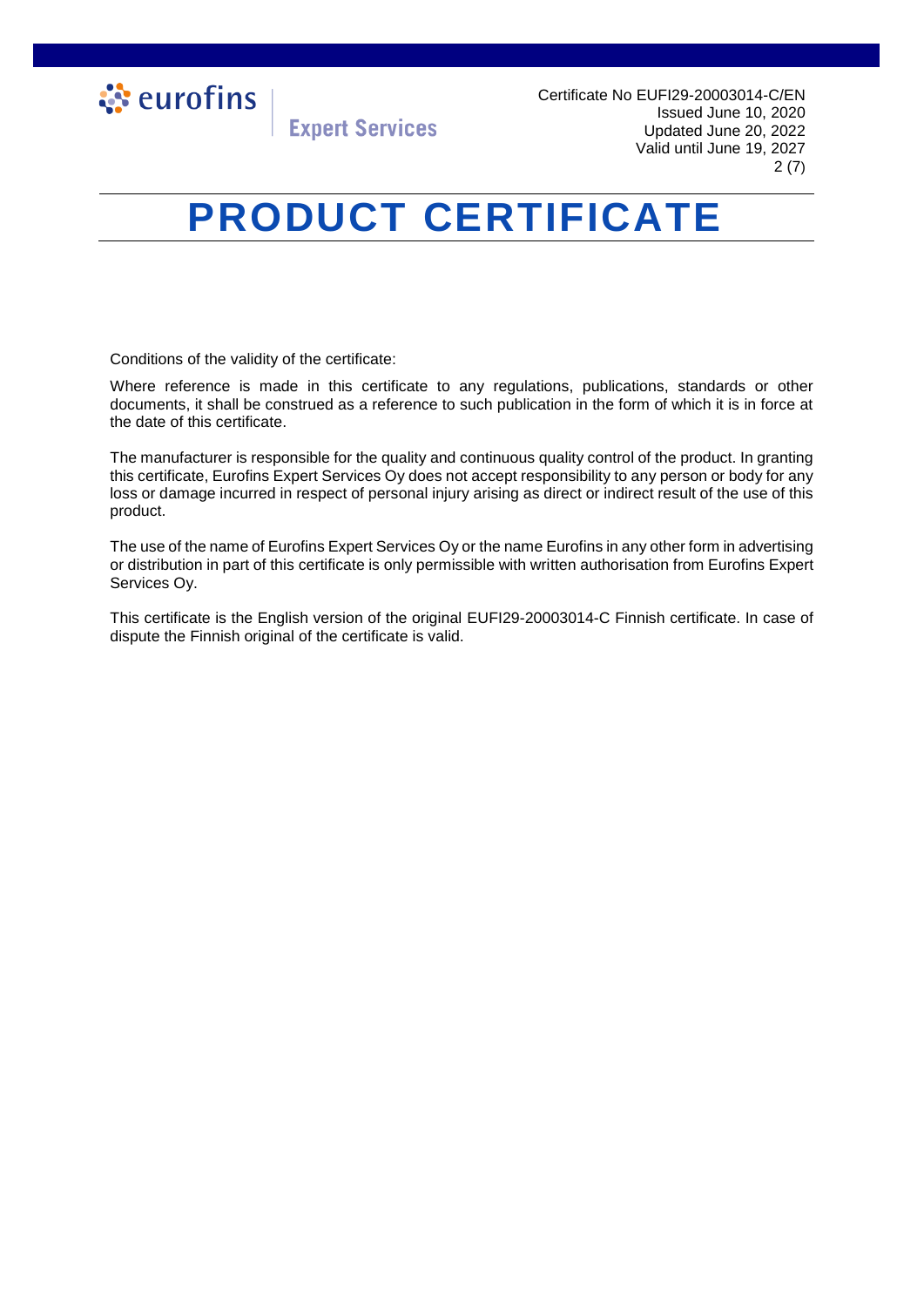

# **PRODUCT CERTIFICATE**

#### **Summary of the characteristics of the wall outlet terminal device Vilpe IO 125, when outlet nozzle is damped with add-on.**

| <b>Property</b>                                                                                           | Result                                                                                                                                                                                               |  |
|-----------------------------------------------------------------------------------------------------------|------------------------------------------------------------------------------------------------------------------------------------------------------------------------------------------------------|--|
| Leakage                                                                                                   | Meets the requirement.                                                                                                                                                                               |  |
| Aerodynamic performance (pressure / air<br>flow)                                                          | The measured values correspond to the values declared by<br>the manufacturer.                                                                                                                        |  |
| Acoustic performance                                                                                      | $L_{WA}$ < 25 dB(A) to the external surrounding at nominal air<br>flow. The measured values correspond to the values<br>declared by the manufacturer. Meets the requirements.                        |  |
| Air velocity of the exhaust air in outlet nozzle                                                          | 5 m/s at nominal air flow 18 dm <sup>3</sup> /s (outlet nozzle damped<br>with add-on).                                                                                                               |  |
| Air velocity of the outdoor air in inlet grille of<br>combination devices                                 | 0.80 m/s at nominal air flow. Meets the requirement.                                                                                                                                                 |  |
| Throw pattern of exhaust air jet                                                                          | Throw length 2.8 m (0,5 m/s) at nominal air flow. The<br>measured values correspond to the values declared by the<br>manufacturer.                                                                   |  |
| Rainwater rejection efficiency of exhaust air<br>outlet, and outdoor air inlet of combination<br>devices. | Exhaust air: 100 % at nominal air flow (class A). Outdoor<br>air: 100 % at nominal air flow (class A). The removal of<br>water from device has been implemented reliably. Meets<br>the requirements. |  |
| Amount of exhaust air in outdoor air flow of<br>combination devices.                                      | 0 % at nominal air flow. Meets the requirement.                                                                                                                                                      |  |
| Operation at low outdoor air temperatures                                                                 | Operation tested at -20 °C outdoor temperature. Meets the<br>requirement                                                                                                                             |  |
| Installation and maintenance guidelines, user<br>manual                                                   | Meets the requirements presented in Appendix 3.                                                                                                                                                      |  |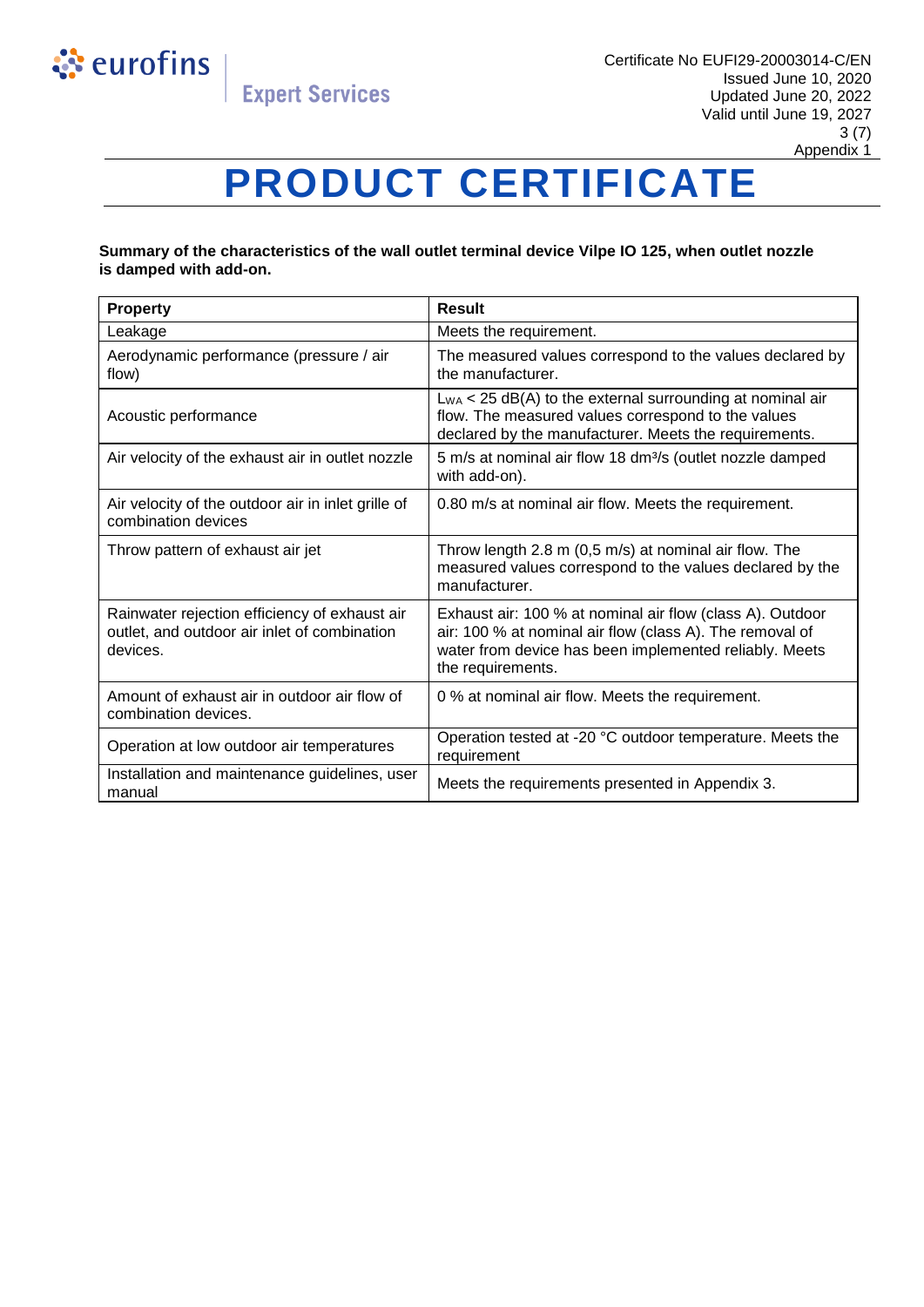

## **PRODUCT CERTIFICATE**

#### **Summary of the characteristics of the wall outlet terminal device Vilpe IO 125 without outlet nozzle damped with add-on.**

| <b>Property</b>                                                                                           | Result                                                                                                                                                                                                |  |
|-----------------------------------------------------------------------------------------------------------|-------------------------------------------------------------------------------------------------------------------------------------------------------------------------------------------------------|--|
| Leakage                                                                                                   | Meets the requirement.                                                                                                                                                                                |  |
| Aerodynamic performance (pressure / air<br>flow)                                                          | The measured values correspond to the values declared by<br>the manufacturer.                                                                                                                         |  |
| Acoustic performance                                                                                      | $L_{WA}$ < 25 dB(A) to the external surrounding at nominal air<br>flow. The measured values correspond to the values<br>declared by the manufacturer. Meets the requirements.                         |  |
| Air velocity of the exhaust air in outlet nozzle                                                          | 5 m/s at nominal air flow 27 dm <sup>3</sup> /s (without outlet nozzle<br>damped with add-on).                                                                                                        |  |
| Air velocity of the outdoor air in inlet grille of<br>combination devices                                 | 1.2 m/s at nominal air flow. Meets the requirement.                                                                                                                                                   |  |
| Throw pattern of exhaust air jet                                                                          | Throw length 5.1 m (0,5 m/s) at nominal air flow. The<br>measured values correspond to the values declared by the<br>manufacturer.                                                                    |  |
| Rainwater rejection efficiency of exhaust air<br>outlet, and outdoor air inlet of combination<br>devices. | Exhaust air: 97.7 % at nominal air flow (class B). Outdoor<br>air: 100 % at nominal air flow (class A). The removal of<br>water from device has been implemented reliably. Meets<br>the requirements. |  |
| Amount of exhaust air in outdoor air flow of<br>combination devices.                                      | 0 % at nominal air flow. Meets the requirement.                                                                                                                                                       |  |
| Operation at low outdoor air temperatures                                                                 | Operation tested at -20 °C outdoor temperature. Meets the<br>requirement                                                                                                                              |  |
| Installation and maintenance guidelines, user<br>manual                                                   | Meets the requirements presented in Appendix 3.                                                                                                                                                       |  |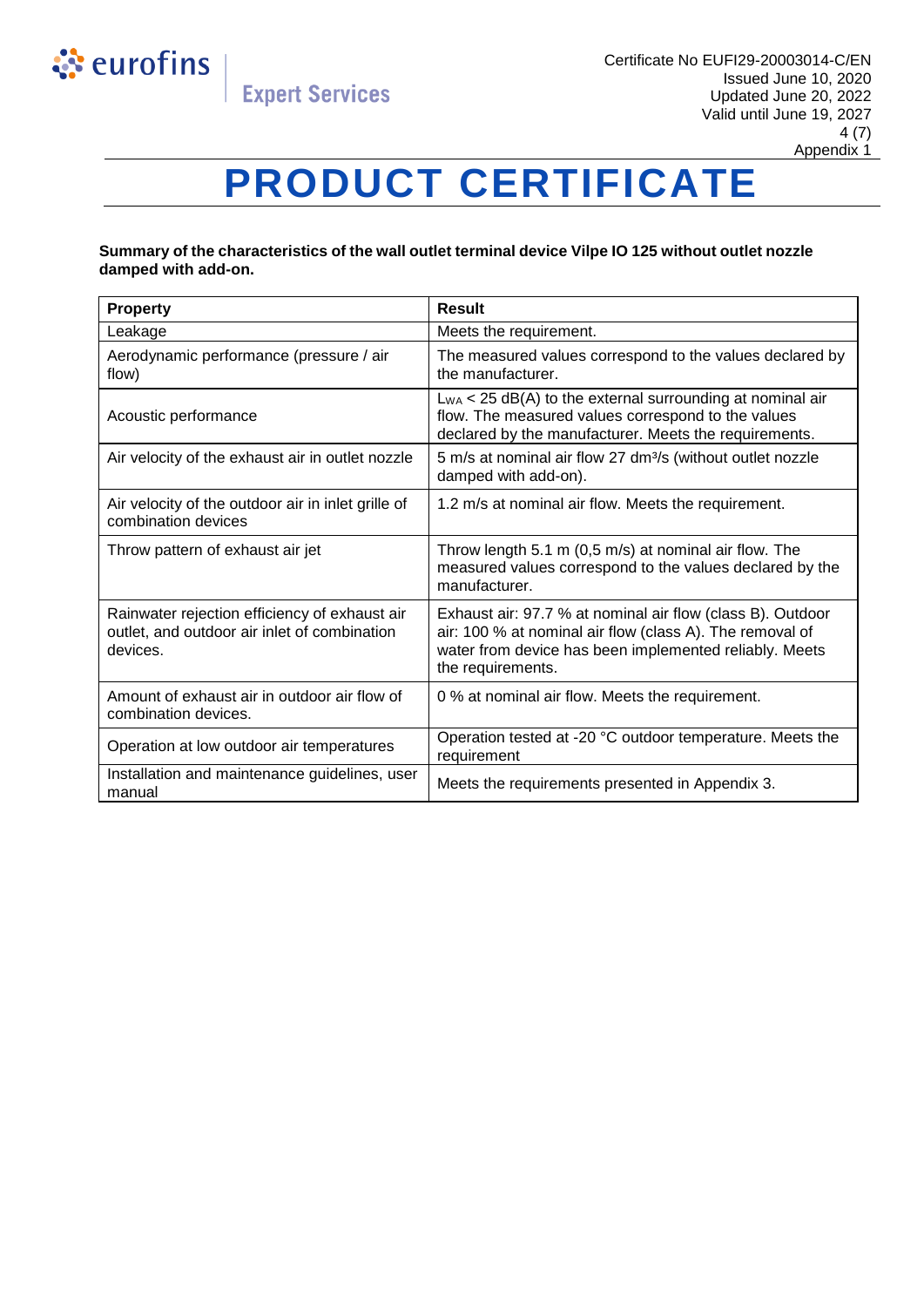

## **PRODUCT CERTIFICATE**

#### **Summary of the characteristics of the wall outlet terminal device Vilpe IO 160 without outlet nozzle damped with add-on.**

| <b>Property</b>                                                                                           | Result                                                                                                                                                                                                |  |
|-----------------------------------------------------------------------------------------------------------|-------------------------------------------------------------------------------------------------------------------------------------------------------------------------------------------------------|--|
| Leakage                                                                                                   | Meets the requirement.                                                                                                                                                                                |  |
| Aerodynamic performance (pressure / air<br>flow)                                                          | The measured values correspond to the values declared by<br>the manufacturer.                                                                                                                         |  |
| Acoustic performance                                                                                      | $L_{WA}$ < 25 dB(A) to the external surrounding at nominal air<br>flow. The measured values correspond to the values<br>declared by the manufacturer. Meets the requirements.                         |  |
| Air velocity of the exhaust air in outlet nozzle                                                          | 5 m/s at nominal air flow 44 dm <sup>3</sup> /s (without outlet nozzle<br>damped with add-on).                                                                                                        |  |
| Air velocity of the outdoor air in inlet grille of<br>combination devices                                 | 1.9 m/s at nominal air flow. Meets the requirement.                                                                                                                                                   |  |
| Throw pattern of exhaust air jet                                                                          | Throw length 6.7 m (0,5 m/s) at nominal air flow. The<br>measured values correspond to the values declared by the<br>manufacturer.                                                                    |  |
| Rainwater rejection efficiency of exhaust air<br>outlet, and outdoor air inlet of combination<br>devices. | Exhaust air: 96.4 % at nominal air flow (class B). Outdoor<br>air: 100 % at nominal air flow (class A). The removal of<br>water from device has been implemented reliably. Meets<br>the requirements. |  |
| Amount of exhaust air in outdoor air flow of<br>combination devices.                                      | 0 % at nominal air flow. Meets the requirement.                                                                                                                                                       |  |
| Operation at low outdoor air temperatures                                                                 | Operation tested at -20 °C outdoor temperature. Meets the<br>requirement                                                                                                                              |  |
| Installation and maintenance guidelines, user<br>manual                                                   | Meets the requirements presented in Appendix 3.                                                                                                                                                       |  |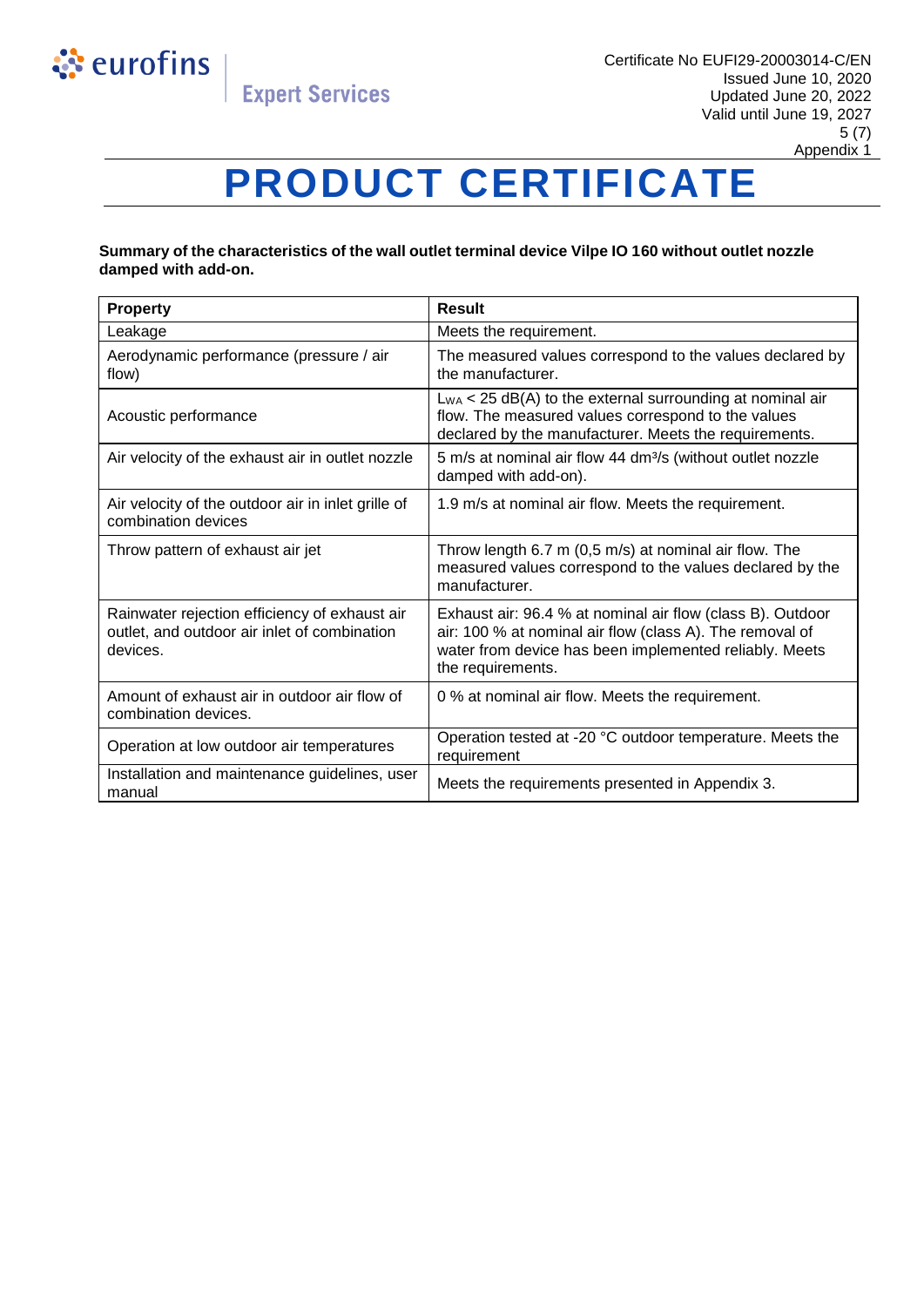

### **PRODUCT CERTIFICATE**

#### **Product information of wall outlet terminal devices for exhaust air and inlet terminal devices for outdoor air of a residential ventilation.**

Models: Vilpe IO 125 ja Vilpe IO 160

Manufacturer and representative of the devices: Vilpe Oy, Kauppatie 9, FI-65610 Mustasaari, Finland. Tel: +358 20 123 3233, [www.vilpe.com,](https://www.vilpe.com/) [myynti@vilpe.com](mailto:myynti@vilpe.com)

Outer dimensions: IO 125 ja IO 160: 427 mm (width), 238 mm (height) ja 201 mm (depth) Weight: IO 125 0.96 kg, IO 160 1.0 kg

Main manufacturing material: Polypropylene

Air duct connections: IO 125: duct diameter 125 mm, IO 160: duct diameter 160 mm Control of air flows: With low air flows the air velocity of the exhaust air in outlet nozzle may be increased by damped the outlet nozzle with add-on. Air velocity of the IO 125 exhaust air in outlet nozzle is 5 m/s at the air flow 27 dm<sup>3</sup>/s (without outlet nozzle damped) and the air flow 18 dm<sup>3</sup>/s (outlet nozzle damped with add-on). Air velocity of the IO 160 exhaust air in outlet nozzle is 5 m/s at the air flow 44 dm $\frac{3}{s}$  (without outlet nozzle damped) and the air flow 30 dm $\frac{3}{s}$  (outlet nozzle damped with add-on).